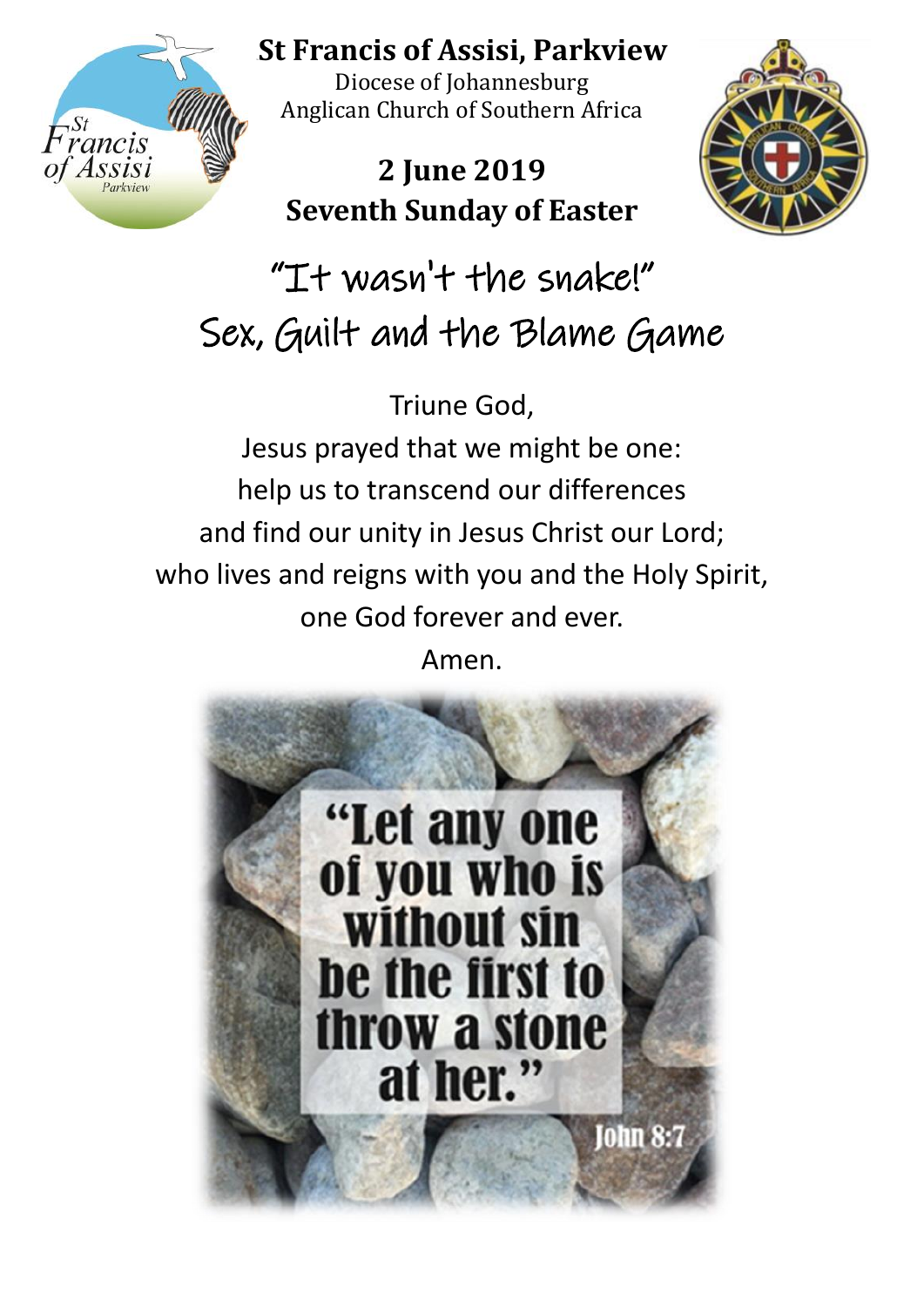#### **PRAYER FOR THE CHURCH**

We pray for the **Anglican Church in Mexico** and **The Most Revd Francisco Moreno -** Presiding Bishop of the Anglican Church of Mexico & Bishop of Northern Mexico**.** We pray For **Steve, our Bishop** as he is on sabbatical, for **Moses Thabethe, our Vicar General,** and for our Diocese; for **Thabo our Metropolitan** and the Anglican Church of Southern Africa. for **Justin of Canterbury** and the Anglican Communion.

#### **PRAYER FOR THE WEEK OF WORLD ENVIRONMENT DAY**

Let us pray for an end to the waste and desecration of God's creation; for access to the fruits of creation to be shared equally among all people and for communities and nations to find sustenance in the fruits of the earth and the water God has given us.

#### **WE PRAY FOR THE OFFICERS AND STAFF OF PARKVIEW POLICE STATION**

Give them strength and courage to do their work with dignity and integrity. Keep them safe, protect their families, and in you find that peace which passes all understanding. **PRAYERS FOR PARISHIONERS**

#### **Birthdays: Monday 3:** Katie Lawrenson**;** Anastacia Martin **Tuesday 4**: Lorraine Beetge **Wednesday 5:** Lynette Nosworthy **Thursday 6:** Johann Le Roux; Val Archer; Chloe Hylen **Wedding Anniversaries Wednesday 5:** Margie and James Lancaster

**Families to be prayed for this week:** Lesley-Ann, Marc and Adam HENDERSON; Bruce, Lauren, Matthew, Michael HENDERSON; Chloe HEYLEN; Tony HIND; Spike HOLLIDAY **Prayers for those in need of prayer:** Phillip Cayton-Boxall; Maria Frahm-Arp; Tanele Dlamini; Marilyn Gianadda; June Impey; Judith Kinnaird; Bev Lorton;The Mgeyane family Hilary Mudau; Thabani Mudau; Wendy Price; John Ridler; Sue Rudnick; and for **those who have long-term needs:** Pat Cawthorn; Georgie Currie; Jeffery Gavin; Geraldine Matlhare; Elzett Mufamadi; Thandazo Ndlovu; Tsungi Ngwenya; Dudley Spratt

**Year's Mind:** Sarel Blignaught; Alan Brown; Precious Makgalemele; Nicholas Croeser; Tony Honnet; Victoria Sithole; Yvonne Smith

#### **FROM THE DLAMINI FAMILY**

To our dear Franciscan family – We do not have the correct words to even begin to express what a blessing your kindest caring, prayers, support and love have been to us during our daughter Tanele-Tarren's illness in a foreign land. Our heartfelt thanks and gratitude to you all. Siyabonga.

| <b>SERVICES OF THE CHURCH</b> |
|-------------------------------|
|-------------------------------|

| <b>SUNDAY EUCHARISTS</b><br>$7:30$ am and 9:30 am      |       |                                                                     |  |  |  |
|--------------------------------------------------------|-------|---------------------------------------------------------------------|--|--|--|
| <b>EUCHARISTS IN THE WEEK</b><br>Wednesdays $@9:30$ am |       | $2^{nd}$ & 4 <sup>th</sup> Tuesdays @ 5:30 pm<br>Fridays $@7:00$ am |  |  |  |
| <b>READINGS FOR TODAY:</b>                             |       |                                                                     |  |  |  |
| Colossians 3:1-17                                      |       | John 8:1-11                                                         |  |  |  |
| <b>HYMNS FOR 7:30</b>                                  |       |                                                                     |  |  |  |
| Introit                                                | 156   | Come down, O Love divine,                                           |  |  |  |
| Gradual                                                | 413   | O sing a song of Bethlehem                                          |  |  |  |
| Offertory                                              | Sheet | Word made flesh! We see in Jesus<br>(See Insert)                    |  |  |  |
| Recessional                                            | 200   | Fill thou my life                                                   |  |  |  |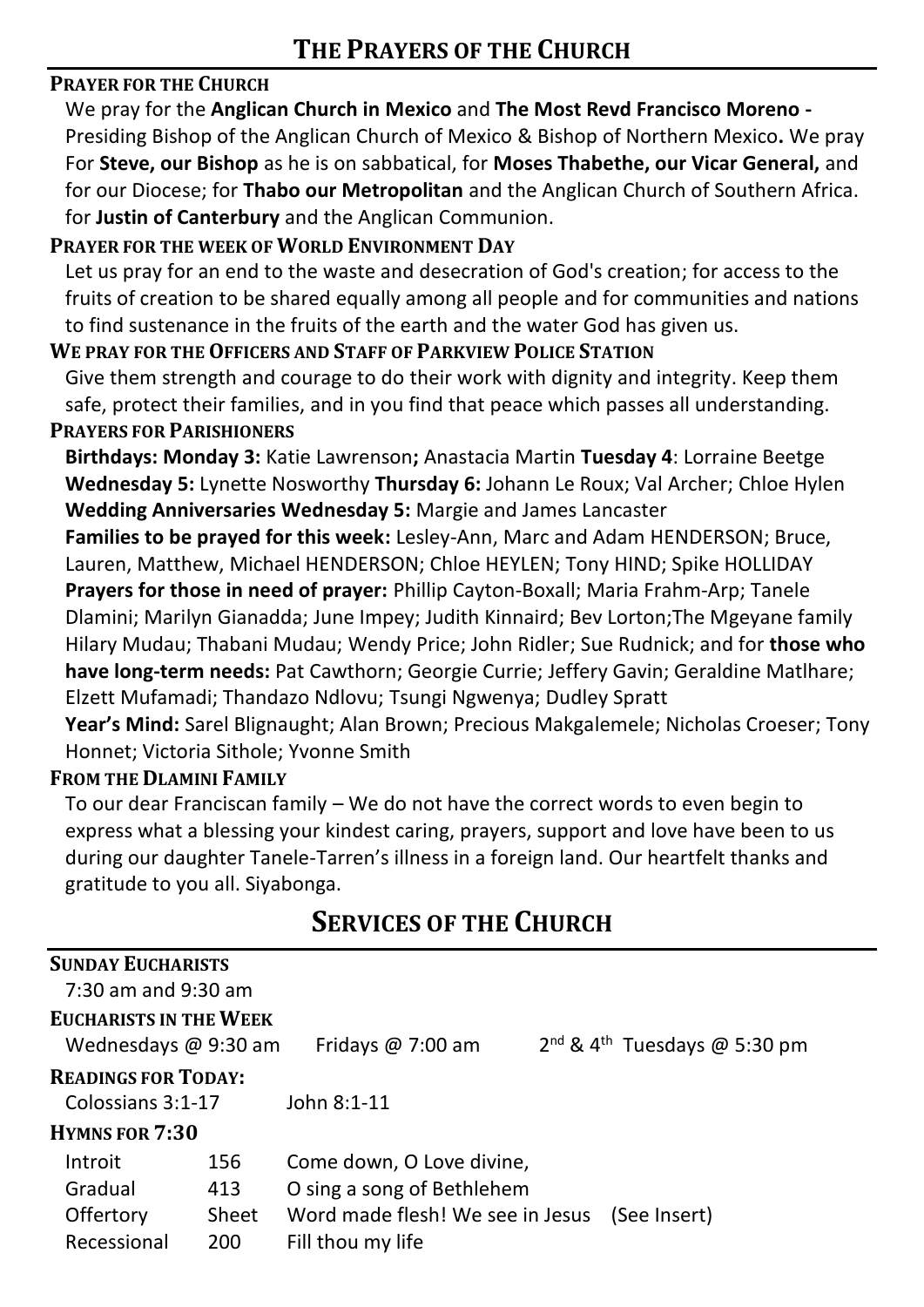#### **NEW ORGANIST**

We are delighted to announce that we have appointed Kenneth Jackson as the Principal Organist and Choir Director of the Parish. Today we welcome Kenneth formally at our two services. The choir will reconvene on Wednesday 5<sup>th</sup> June at 6:00pm.

### **FINANCES AND DEDICATED GIVING AT ST FRANCIS**

The economy in South Africa is in very bad shape and most of us are feeling the effects of this quite dramatically. This seems to have affected the parish too. As of the end of the  $1<sup>st</sup>$  quarter we are R56,000 below budget in terms of our dedicated giving. We would encourage those of you who have pledged to DG to follow up on your giving. If you can no longer do so it would help us if you let us know contact Mymie Vos, confidentially, on 082 651 3621 or mymiev@gmail.com. For those of you who might not be Dedicated Givers we especially ask that you pledge to give a monthly amount to the Parish no matter how small an amount it is. DG forms are available at the back of the church. If you have any queries, please speak to the clergy or churchwardens.

### **PARKVIEWS COORDINATOR SOUGHT**

The current ParkViews coordinator, Melanie Meirotti, is due to have her second child soon and must step down. We need someone to take over the coordination of ParkViews. Please speak to Paul, Melanie or Bart Cox if you might be interested to find out it.

### **SUNDAY JUNE 16: BLANKET AND JERSEY SUNDAY**

With the cold winter weather upon us it is time for us to have our Blanket and Jersey Sunday. So please bring blankets and jerseys on June 16.

#### **MOTHER'S UNION RAFFLE TICKETS: MONEY AND STUBS DUE 16 JUNE**

For all of us who took a book of Mother's Union Raffle tickets please return both the stubs for the draw on 30 June and the money we have collected.

## **THE DAY OF PENTECOST NEXT SUNDAY 8:30 AM COMBINED SERVICE**

#### **Be sure to wear something red!**

**Please bring a plate of eats for the large and festive tea we will enjoy together** after the service. We are looking for volunteers to help serve tea on Sunday mornings. We recognise that bringing eats for a large number becomes unaffordable for some. If you would like to help serve tea the parish will provide assorted biscuits. Please speak to Laurel in the office. **The collection at Pentecost goes to the Rector's Discretionary Fund**. Please be generous.

### **PREACHING SERIES: GOD, SEX AND THE BIBLE**

Over the next five Sundays Paul will be preaching sermon series on God, Sex and the Bible. May 19: **Holy God, Holy Lives, Holy Sex** June 2: **Sex, Guilt and the Blame Game** May 26: **Jesus: Fully Human, Wholly Sexual** June 9: **Shifting Sands: Sex & Identity** June 16: **Singing of Love: The Song of Songs**

We are recording these sermons and podcasting them on our Facebook and Web pages.

## Eco Quote

"Just like the seasons, people have the ability to change"